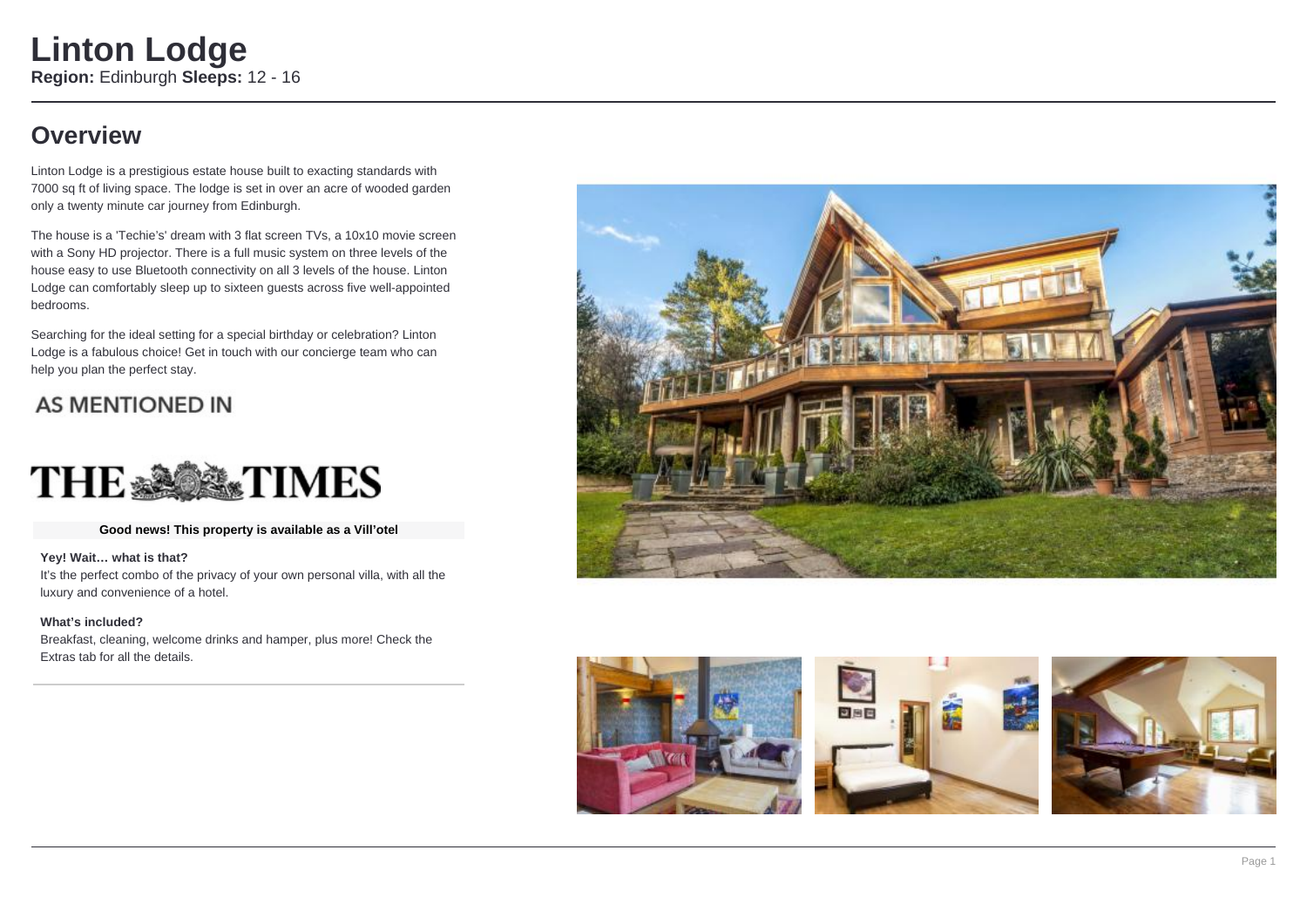## **Facilities**

Modern • Easy By Train • **Recommended** • **Exclusive** • Ideal for Kids • Ideal for Teens • Wi-Fi/Internet • Pets Welcome • Hot Tub • Walk to Village • Walk to Restaurant • BBQ • Ideal for Xmas/NY • Ground Floor Bed & Bath • Cable TV • Gym/Fitness Room • Games Room • Indoor Games • Outdoor Games • DVD • Working Fireplace • Heating • Conference Facilities • Rural Location • Walking/Hiking Paths • Golf Nearby • Outstanding Landscapes • Outdoor Pursuit & Activities • Tourist Towns & Villages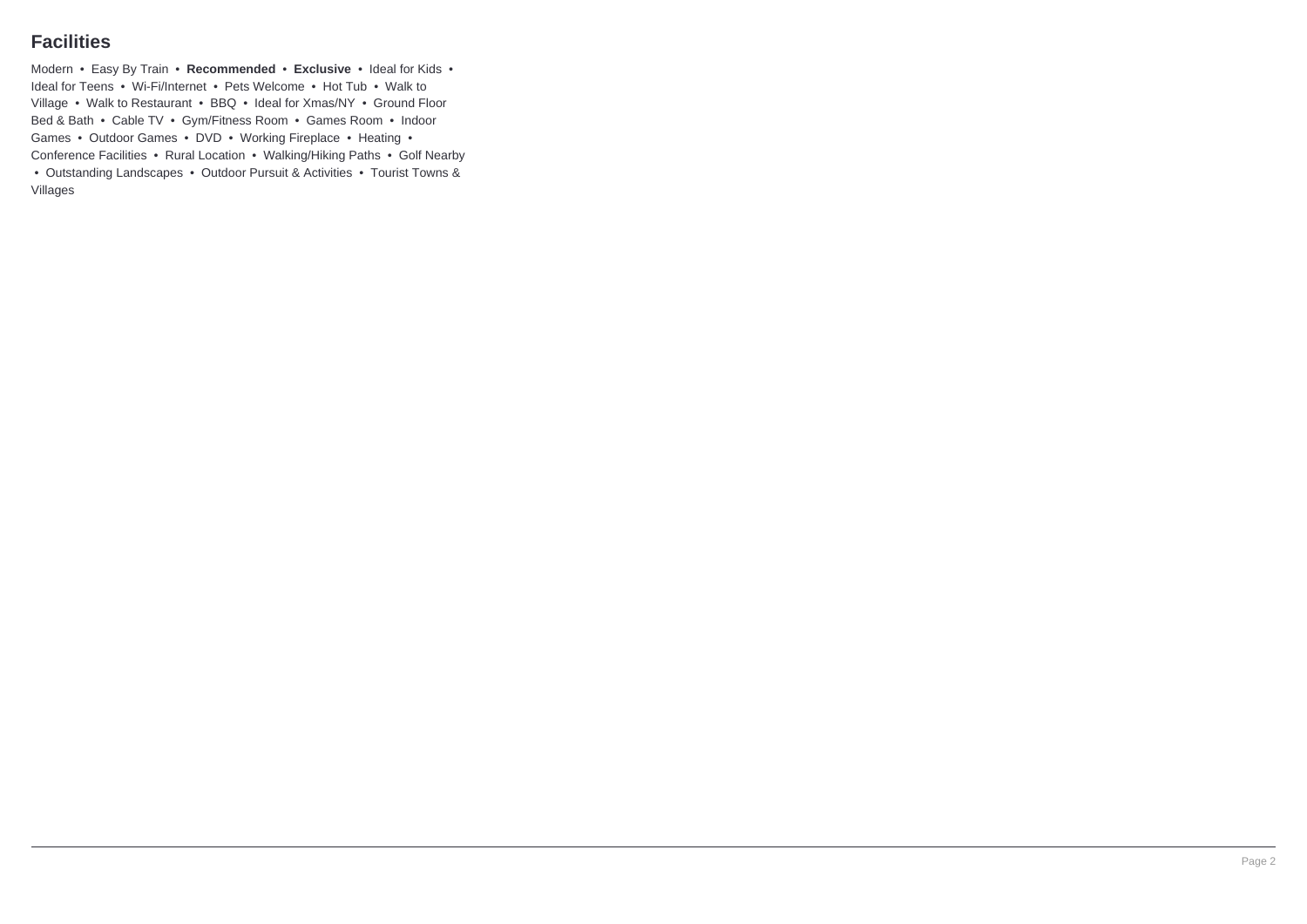# **Interior & Grounds**

#### **Linton Lodge**

(for 16 Guests Max.)

### Ground Floor

- Open-plan living area
- Fully-equipped kitchen with breakfast bar
- Dining room
- Bedroom with four single beds and en-suite bathroom
- Bedroom with two double beds
- Wet room

### First Floor

- Bedroom with two double beds
- Bedroom with two double beds
- Large family bathroom

### Second Floor

- Master bedroom with six double beds and luxury en-suite bathroom with Jacuzzi bath and shower & steam cabin

### Additional Entertainment Space

- Games room with pool table & card table
- Cinema-style room with seating for 8
- Gym

Luxury Spa

unlimited use of the luxury spa attached to the house which includes:

- Three hot tubs
- Karaoke machine
- Poker table
- Wine fridge
- 20 bath towels

### **Additional Facilities (included in the rental price):**

- Wi-Fi

- 5 x hairdryers
- Highchair
- Wine, champagne & shot glasses provided
- Filter coffee & a selection of teas
- Hand towels

### **Additional Facilities (not included in the rental price):**

- Bath towels can be provided for a charge of £4 per towel
- Fireplace can be used throughout your stay. The cleaning cost for the fire will







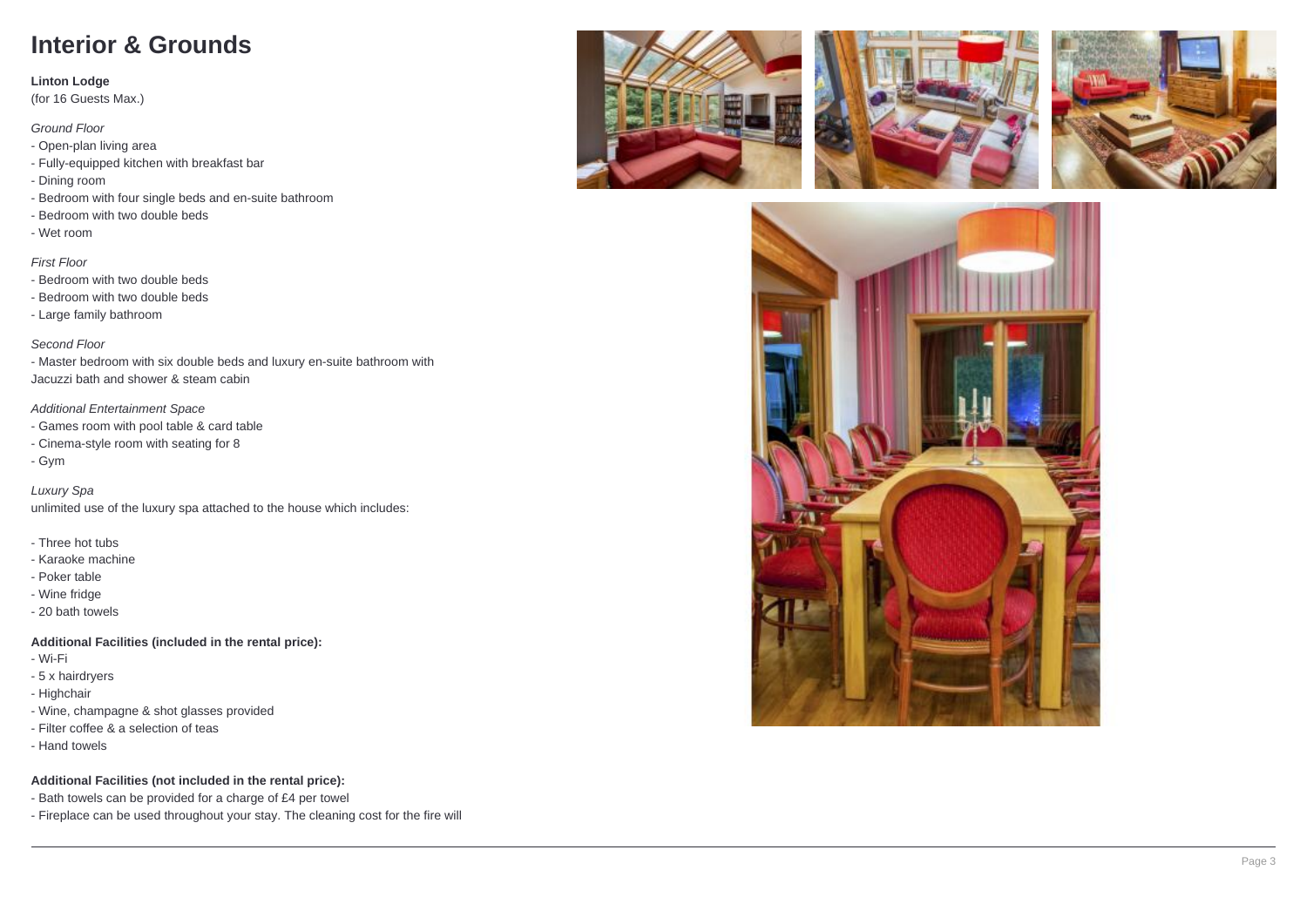be £10 and a bag of logs will be charged at £6 per bag.

- Courtesy chauffeur (price depends on desired destination & journey time) - An outdoor barbecue service is available for an additional charge starting at £8 per person

\*Please note the pricing information above is subject to change, please enquire for an accurate quote.

\*Please note that Linton Lodge does not accept stag do bookings.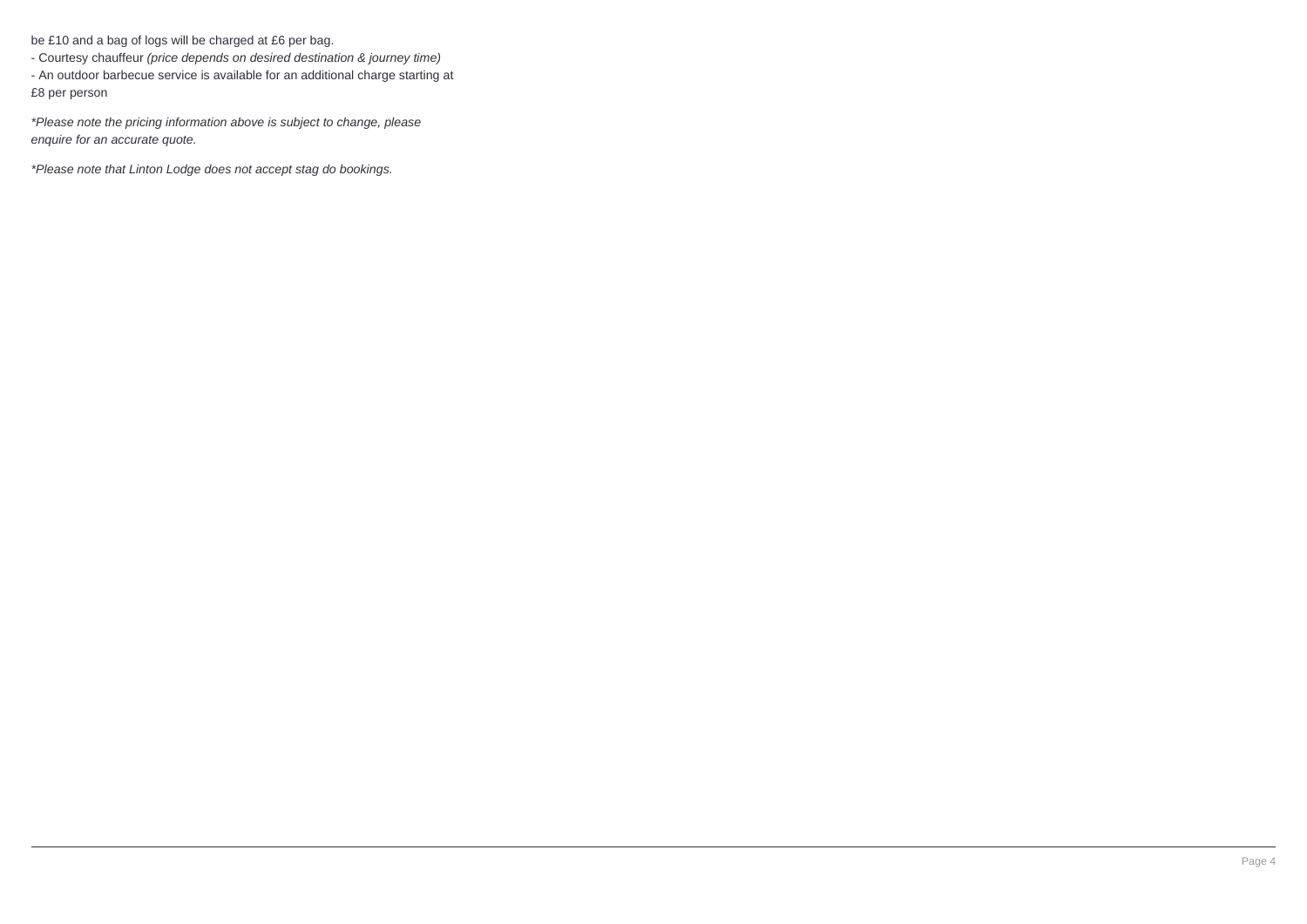# **Location & Local Information**

The house is 14 miles from Edinburgh city centre and is in the fantastic conservation village of West Linton. The village has an award winning restaurant that is just a 5 minute walk from the house. The Gordon Arms Pub has a roaring log fire and many real ales and is only 3 minutes from the house.

Calm, the nearby health and beauty salon, does relaxing head, body and hand massages and is a 5 minute walk. There are two golf courses around West Linton and the famous Rosslyn chapel is only 9 miles away.

The house is on the loan that leads onto the old "Roman road" and on to the pent land hills. Peebles town is only 10 miles away and Glentress mountain biking centre is just beyond.

## **Local Amenities**

| <b>Nearest Airport</b>    | Edinburgh<br>$(31-35$ km)          |
|---------------------------|------------------------------------|
| <b>Nearest Ferry Port</b> | Rosyth<br>(41-45 km)               |
| <b>Nearest Village</b>    | <b>West Linton</b><br>(1 km)       |
| <b>Nearest Town/City</b>  | Edinburgh<br>(16-20 km)            |
| <b>Nearest Restaurant</b> | Old Bake House<br>(1 km)           |
| Nearest Bar/Pub           | <b>Gordon Arms Hotel</b><br>(1 km) |
| Nearest Golf              | <b>West Linton</b><br>(1 km)       |

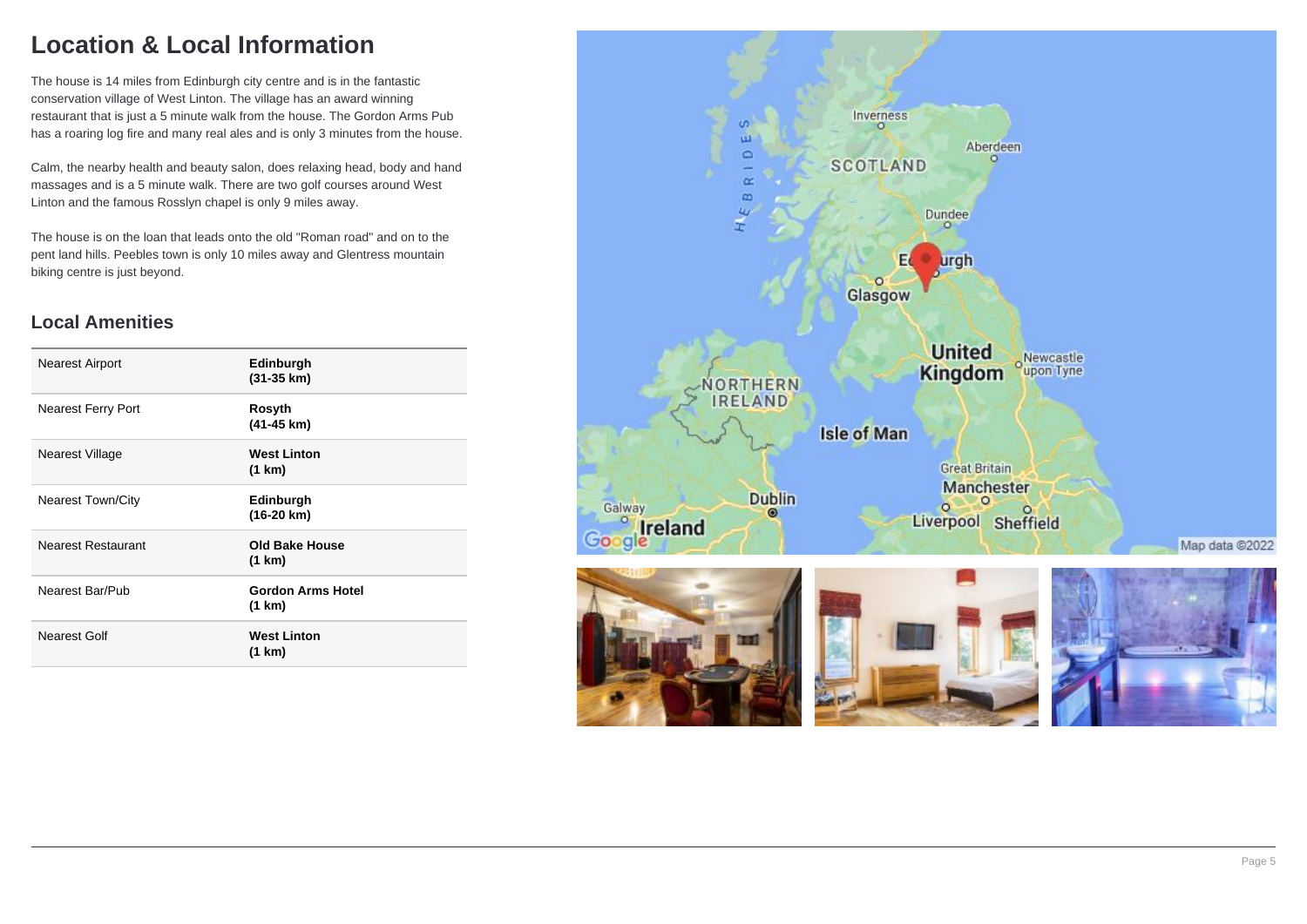# **What Oliver loves…**

- Awarded Oliver's Travels most popular and recommended house over the last five Years
- The size is truly amazing with a full games room, karaoke lounge, gym, cinema room and two large lounges to relax in
- The simple Bluetooth connectivity to play your music throughout the house
- It's only a 25-minute ride to the centre of historic Edinburgh and all the night life

# **What you should know…**

Some of the rooms feature multiple beds which may not suit all group types